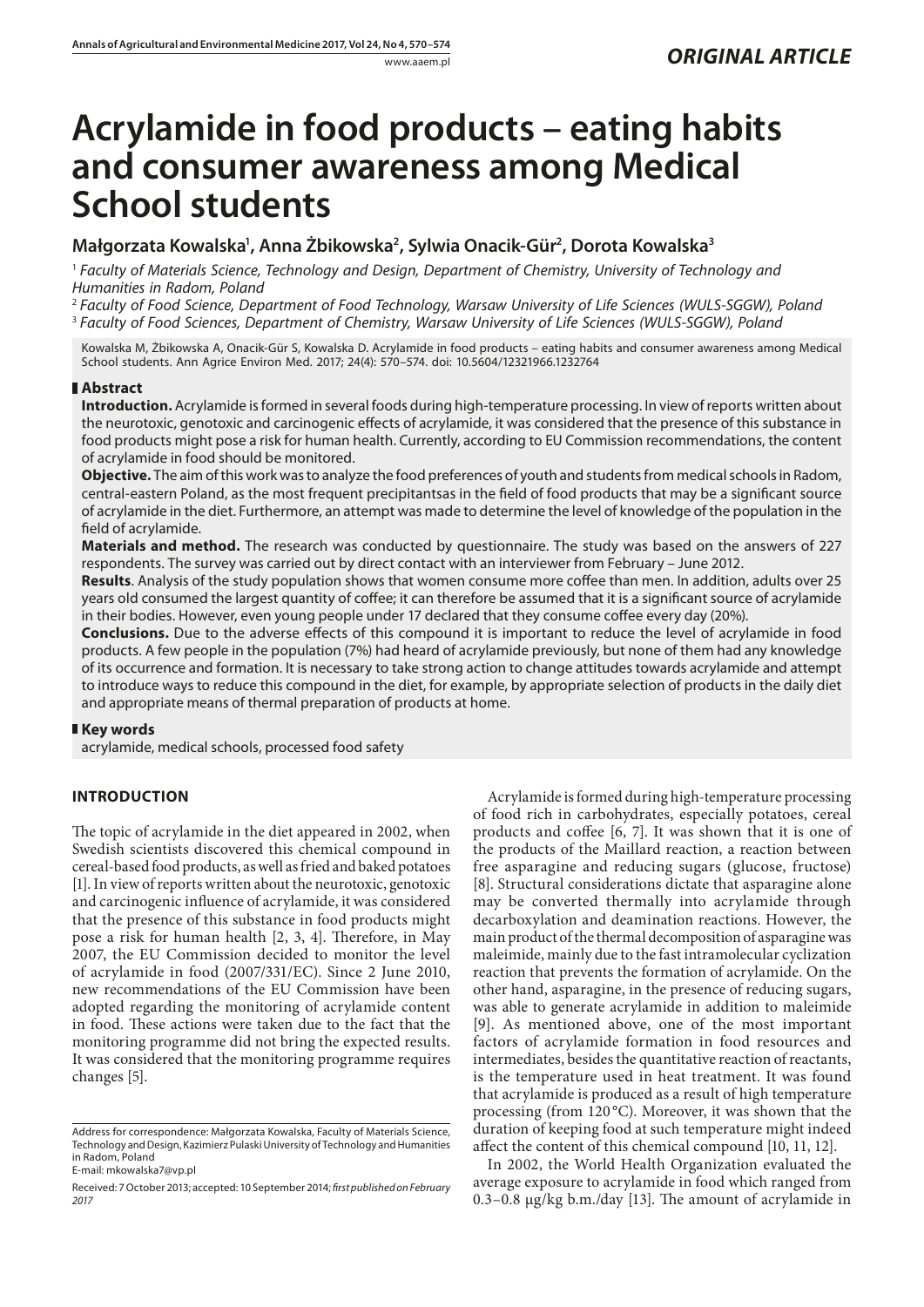Małgorzata Kowalska, Anna Żbikowska, Sylwia Onacik-Gür, Dorota Kowalska . Acrylamide in food products – eating habits and consumer awareness among Medical…

food depends on processing conditions, such as temperature, time, nature of the food matrix, oil or microwave use [14, 15]. Mojska et al. [18] found the highest content of acrylamide in French fries (63–2175 μg/kg) and in potato chips (113– 3647 μg/kg) [18]. Similarly, Lasekan and Abbas [16] found very high acrylamide contents in heated carbohydrate-rich foods (150–4,000 μg/kg). Moreover, they found moderate levels of acrylamide in protein-rich foods (5–50 μg/kg) and lower levels in unheated or boiled foods (5 μg/kg). According to other authors, apart from the previously indicated sources in Poland, an important source of acrylamide are very popular breakfast cereals, which are regarded as a wholesome breakfast, and which are most often consumed by children at school age. These authors also found a significant level of acrylamide in crispbread (65–1271 μg/kg), crackers (566–2017 μg/kg) and daily consumed bread (35–110 μg/kg) [17, 18].

According to Zając et al. [19], elimination of acrylamide from a diet with proper and healthy nutrition is very unlikely. But others authors propose several methods to reduce the level of acrylamide based on biological, chemical and physical methods [20, 21].

#### **OBJECTIVE**

The aim of this study was to determine the level of knowledge on the subject of acrylamide among the study group, and products preferred by the respondents which might be a potential source of acrylamide in the diet, and the factors that influence the choice of the surveyed group. In the questionnaire, particular attention was paid to chips, French fries and coffee. The respondents were students from medical schools.

#### **MATERIAL AND METHODS**

The study was conducted through questionnaires which were completed by 227 school youths and students from a vocational school in Radom with a medical profile (paramedic, dental assistant, dental hygienist, pharmacy technician). The study was performed among people between the ages of 16–24 (most of the respondents) and 25–35. Characteristics of the population are shown in Table 1. The survey was carried out directly by an interviewer from February – June 2012.

Statistical analysis of the results was conducted by using statistical package Statistica PL for Windows v.5.5. The significance of differences in subgroups was estimated by the Chi2 test. The results were considered statistically significant at p<0.05 for the two-sided test.

**Table 1.** Characteristics of the population

|         |           |       |     | Total     |    |               |     |       |  |
|---------|-----------|-------|-----|-----------|----|---------------|-----|-------|--|
| Gender  | $16 - 17$ |       |     | $18 - 24$ |    | $25 - 35$     |     |       |  |
|         | n         | $\%$  | n   | %         | n  | $\frac{0}{0}$ | n   | %     |  |
| Females | 4         | 8.9   | 53  | 43.4      | 51 | 85.0          | 108 | 47.6  |  |
| Males   | 41        | 91.1  | 69  | 56.6      | 9  | 15.0          | 119 | 52.4  |  |
| Total   | 45        | 100.0 | 122 | 100.0     | 60 | 100.0         | 227 | 100.0 |  |

#### **RESULTS AND DISCUSSION**

**Frequency of consumption of selected products and respondents' preferences.** Unhealthy lifestyles render adolescents prone to several diseases in later life. When examining their health benefits, the dietary u should be thoroughly considered. The especially unhealthy diet of adolescents should be regarded as an important public health issue [22].

The content of acrylamide in different types of food products is estimated to range from < 30 to over 3,000 μg/ kg. Although in the epidemiologic research there was no connection between acrylamide consumed with the diet, and the development and occurrence of cancer tumours in humans [2, 6, 19], it is recommended to limit its content in the diet. The main sources of this substance in the diet of adult Poles are bread and coffee, while among children and teenagers they are chips and French fries [4]. Respondents were asked about the frequency and quantity of consumed coffee, chips and French fries. The results indicated that women drink coffee more often than men (Tab. 2a).

|                        | <b>Table 2.</b> The frequency of coffee consumption by the respondents |  |
|------------------------|------------------------------------------------------------------------|--|
| a) depending on gender |                                                                        |  |

|                                 |     | Gender  |     | Total |     |       |  |
|---------------------------------|-----|---------|-----|-------|-----|-------|--|
| Frequency of coffee consumption |     | Females |     | Males |     |       |  |
|                                 | n   | %       | n   | $\%$  | n   | $\%$  |  |
| She/he does not drink           | 21  | 19.4    | 40  | 33.6  | 61  | 26.9  |  |
| Sporadically                    | 15  | 13.9    | 26  | 21.8  | 41  | 18.1  |  |
| Several times per month         | 13  | 12.0    | 15  | 12.6  | 28  | 12.3  |  |
| Several times per week          | 21  | 19.4    | 12  | 10.1  | 33  | 14.5  |  |
| Every day                       | 38  | 35.2    | 26  | 21.8  | 64  | 28.2  |  |
| Total                           | 108 | 100.0   | 119 | 100.0 | 227 | 100.0 |  |
|                                 |     |         |     |       |     |       |  |

*b) depending on age*

 $p = 0.0103$ .

|                                    |           |       | Total     |       |           |       |     |       |
|------------------------------------|-----------|-------|-----------|-------|-----------|-------|-----|-------|
| Frequency of coffee<br>consumption | $16 - 17$ |       | $18 - 24$ |       | $25 - 35$ |       |     |       |
|                                    | n         | %     | n         | %     | n         | $\%$  | n   | $\%$  |
| She/he does not drink              | 12        | 26.7  | 38        | 31.1  | 11        | 18.3  | 61  | 26.9  |
| Sporadically                       | 11        | 24.4  | 26        | 21.3  | 4         | 6.7   | 41  | 18.1  |
| Several times per month            | 5         | 11.1  | 18        | 14.8  | 5         | 8.3   | 28  | 12.3  |
| Several times per week             | 8         | 17.8  | 17        | 13.9  | 8         | 13.3  | 33  | 14.5  |
| Every day                          | 9         | 20.0  | 23        | 18.9  | 32        | 53.3  | 64  | 28.2  |
| Total                              | 45        | 100.0 | 122       | 100.0 | 60        | 100.0 | 227 | 100.0 |

Assessment of significance for full details: p = 0.00037.

Significance of differences in subgroups: age 16–17 a 18–24: p = 0.9100.

age  $16-17$  a  $25-35$ :  $p = 0.0062$ 

age  $18-24$  a  $25-35$ :  $p = 0.000054$ .

When analyzing the differences between age subgroups, the biggest differences in the frequency of drinking coffee were observed between the mid-age group (14–18 years old) and the oldest (25–35), where p=0,000054 (Tab. 2b). The oldest respondents consumed coffee with the highest frequency; 53% of them reported drinking this beverage every day. Nevertheless, some of them reported not consuming this product at all. Over 70% of respondents aged 16–17 reported drinking coffee. The youngest subgroup and the oldest reported drinking coffee with similar frequency (p=0.91) (accurate probability Chi2 ) (Tab. 2b).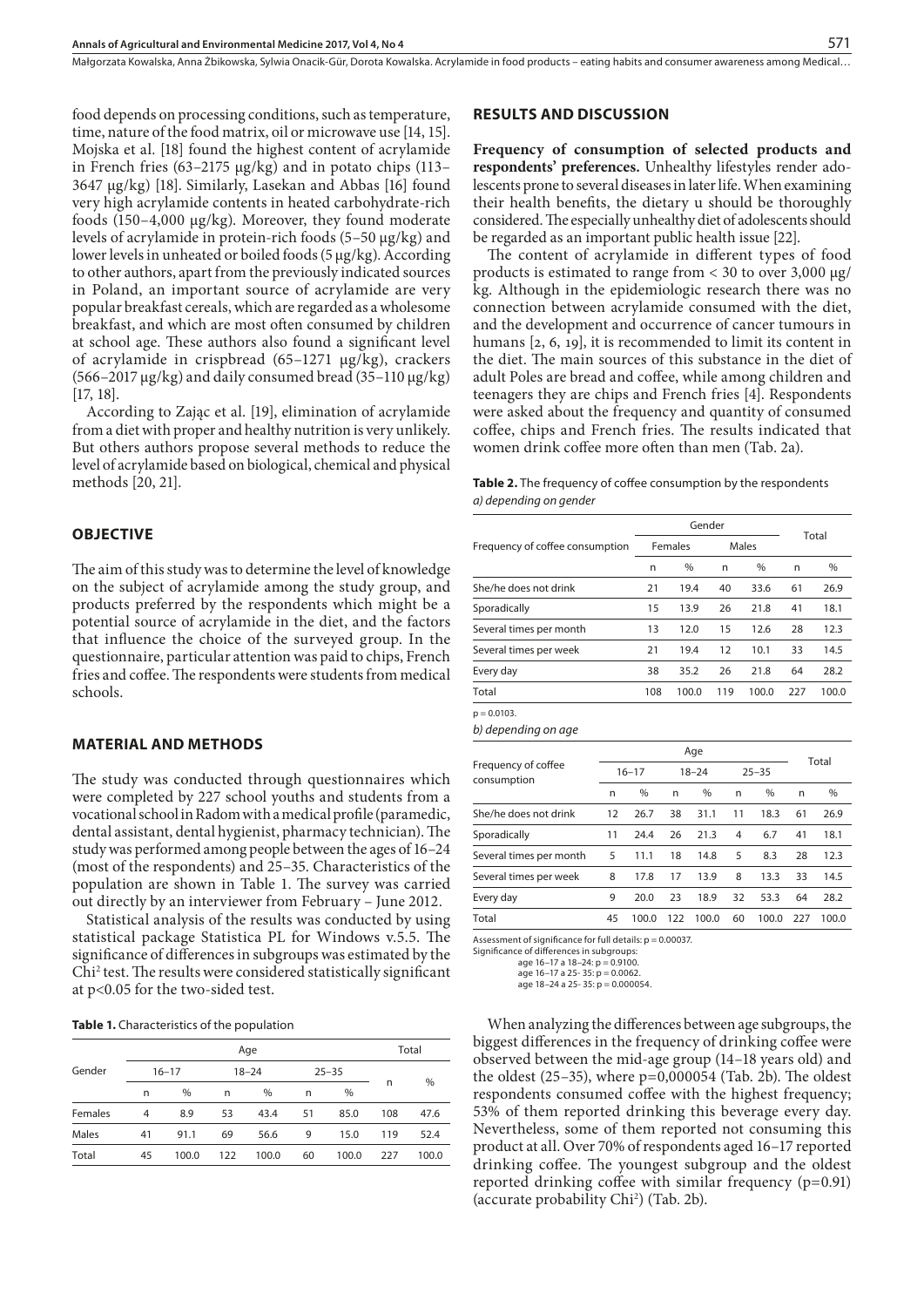Respondents reported consuming coffee in a generally moderate quantity. Over half of them limited their daily consumption to one cup (Fig. 1). According to Bekas et al. [23], people who drank coffee every day had a daily intake of acrylamide around 3.1 μg. On the other hand, people who consumed coffee a few times per week had an average daily intake of acrylamide of approximately 1.4 μg.



**Figure 1.** Amount of consumed coffee by the respondents during a day [%]

Both men and women reported drinking coffee for similar reasons (Tab. 3a); those in the age range 18–24 consumed it mainly when they were tired (Tab. 3b). Similarly, the main reason for drinking coffee given by civil servants of central institutions in Warsaw was 'to overcome tiredness', while 35% of them stated that they drank coffee because they liked it [23].

# **Table 3.** Reasons to drinking coffee

## *a) by all respondents.*

572

|                                 |    | Gender           |    | Total        |     |       |  |
|---------------------------------|----|------------------|----|--------------|-----|-------|--|
| Reasons for drinking coffee     |    | Women ( $n=87$ ) |    | Men $(n=79)$ |     |       |  |
|                                 | n  | %                | n  | %            | n   | $\%$  |  |
| I like coffee                   | 37 | 42.5             | 37 | 46.8         | 74  | 44.6  |  |
| It helps to defeat tiredness    | 44 | 50.6             | 34 | 43.0         | 78  | 47.0  |  |
| It is an element of social life | 10 | 11.5             | 7  | 8.9          | 17  | 10.2  |  |
| No reason                       | 1  | 1.1              | 4  | 5.1          | 5   | 3.0   |  |
| Total                           | 87 | 100.0            | 79 | 100.0        | 166 | 100.0 |  |

The percentages in columns do not add up to 100 because some respondents gave several reasons

#### *b) depending on age*

|                                 |    |           | Total |           |    |           |     |       |
|---------------------------------|----|-----------|-------|-----------|----|-----------|-----|-------|
| Why do I drink coffee?          |    | $16 - 17$ |       | $18 - 24$ |    | $25 - 35$ | n   | $\%$  |
|                                 | n  | $\%$      | n     | $\%$      | n  | $\%$      |     |       |
| I like coffee                   | 17 | 51.5      | 32    | 38.1      | 25 | 51.0      | 74  | 44.6  |
| It helps to defeat tiredness    | 10 | 30.3      | 47    | 56.0      | 21 | 42.9      | 78  | 47.0  |
| It is an element of social life | 6  | 18.2      | 6     | 7.1       | 5  | 10.2      | 17  | 10.2  |
| No reason                       |    | 3.0       | 3     | 3.6       |    | 2.0       | 5   | 3.0   |
| Total                           | 33 | 100.0     | 84    | 100.0     | 49 | 100.0     | 166 | 100.0 |

Another source of acrylamide in food, which was taken into consideration in this study, is potato chips. It was found that men and women consumed these kinds of products in moderate quantities. On average, they consumed chips a couple of times per month (Tab. 4a). Men ate them more often (34% every day) than women (5% every day). Significant statistical differences in the frequency of chips consumption were found among age subgroups (16–17 and 25–35; 18–24 and 25–35) (Tab. 4b). Almost half of the respondents ate chips in small amounts: only one 100 g packet per month (Fig. 2). Bekas et al. [23] reported that 62% of civil servants consumed chips occasionally (less than once a month) or not at all, while only 3% ate them every day. Jankowska et al. [17] found that the global consumption of acrylamide in the paediatric population did not exceed 5%.

#### **Table 4.** Frequency of chips consumption *a) depending on gender*

|                            |    | Gender  | Total |       |     |       |  |
|----------------------------|----|---------|-------|-------|-----|-------|--|
| Frequency                  |    | Females |       | Males |     |       |  |
|                            | n  | %       | n     | $\%$  | n   | $\%$  |  |
| Not eating or sporadically | 7  | 8.0     | 6     | 7.6   | 13  | 7.8   |  |
| Several times per month    | 46 | 52.9    | 18    | 22.8  | 64  | 38.6  |  |
| Several times per week     | 30 | 34.5    | 28    | 35.4  | 58  | 34.9  |  |
| Every day                  | 4  | 4.6     | 27    | 34.2  | 31  | 18.7  |  |
| Total                      | 87 | 100.0   | 79    | 100.0 | 166 | 100.0 |  |
|                            |    |         |       |       |     |       |  |

 $p < 0.0001$ .

*b) depending on age*

|                                        |           | Total |           |       |           |          |     |       |
|----------------------------------------|-----------|-------|-----------|-------|-----------|----------|-----|-------|
| Frequency                              | $16 - 17$ |       | $18 - 24$ |       | $25 - 35$ |          |     |       |
|                                        | n         | $\%$  | n         | $\%$  | n         | $\%$     | n   | $\%$  |
| Never or sporadically                  | 10        | 30.3  | 30        | 35.7  | 37        | 75.5     | 77  | 46.4  |
| Several times per month                | 11        | 33.3  | 35        | 41.7  | 12        | - 24.5   | 58  | 34.9  |
| Several times per week or<br>every day | 12        | 36.4  | 19        | 22.6  | $\Omega$  | $\Omega$ | 31  | 18.7  |
| Total                                  | 33        | 100.0 | 84        | 100.0 | 49        | 100.0    | 166 | 100.0 |

Assessment of significance for full details: p < 0.0001.

Significance of differences in subgroups:

age 16–17 a 18–24: p = 0.29.

age  $16-17$  a  $25-35$ :  $p < 0.0001$ age 18–24 a 25- 35: p < 0.0001.





**Figure 2.** Quantity of consumed chips per month (100 g pack)

In the presented study, the frequency of French fries consumption was analyzed in the group of respondents. Men ate fries more often, most of them a couple of times a month (Tab. 5a). The great majority of women consumed French fries occasionally or not at all. The reason could be the popularity among women of maintaining a fit figure,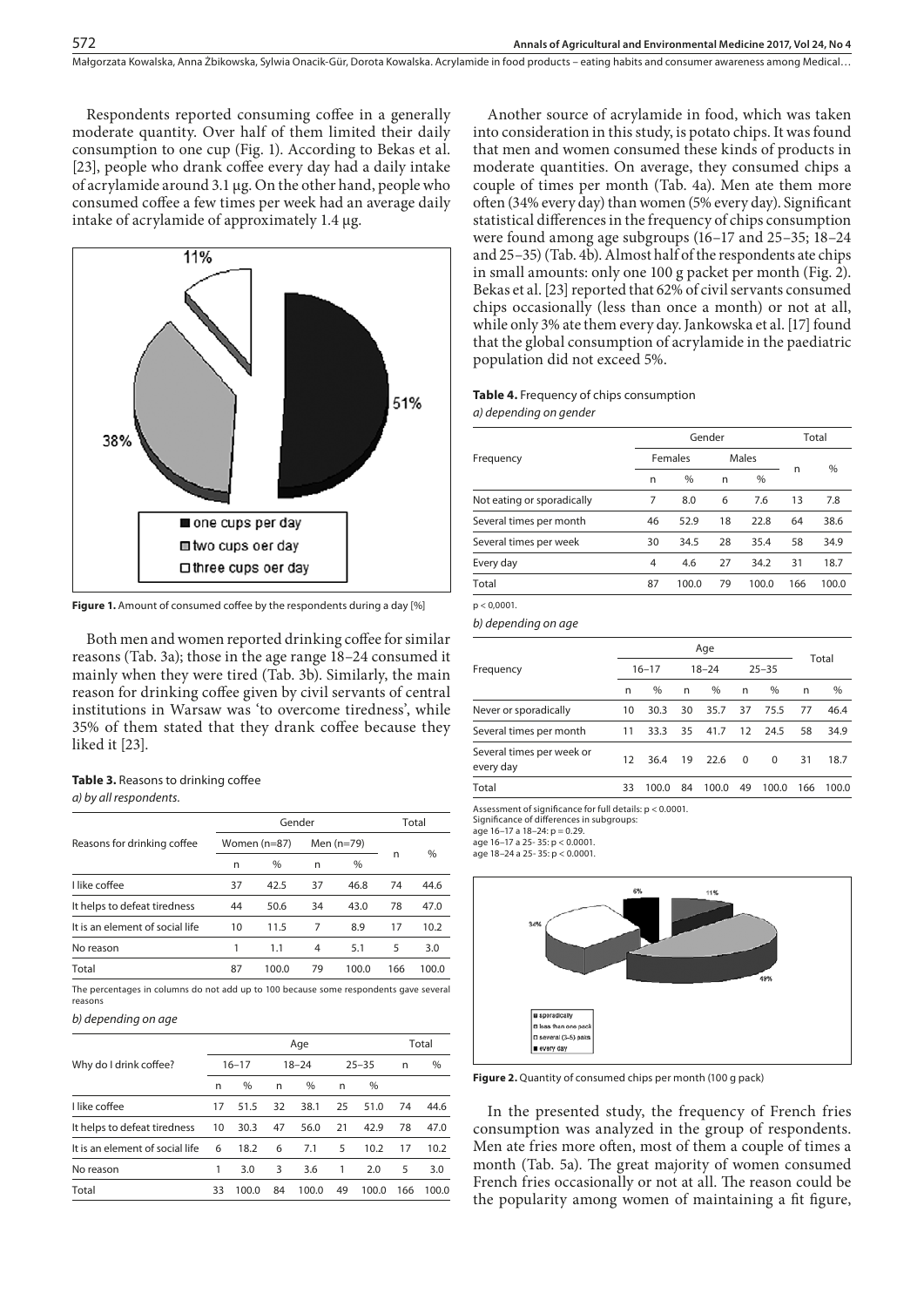Małgorzata Kowalska, Anna Żbikowska, Sylwia Onacik-Gür, Dorota Kowalska . Acrylamide in food products – eating habits and consumer awareness among Medical…

| <b>Table 5.</b> Frequency of French fries consumption |  |
|-------------------------------------------------------|--|
| a) dependina on gender                                |  |

|                                          |    | Gender  |    | Total |     |       |
|------------------------------------------|----|---------|----|-------|-----|-------|
| Frequency of French fries<br>consumption |    | Females |    | Males |     |       |
|                                          | n  | %       | n  | %     | n   | %     |
| Sporadically/never                       | 53 | 60.9    | 32 | 40.5  | 85  | 51.2  |
| Several times per month                  | 30 | 34.5    | 41 | 51.9  | 71  | 42.8  |
| Several times per year or every day      | 4  | 4.6     | 6  | 7.6   | 10  | 6.0   |
| Total                                    | 87 | 100.0   | 79 | 100.0 | 166 | 100.0 |
| $p = 0.0078$ .                           |    |         |    |       |     |       |
| $\cdots$                                 |    |         |    |       |     |       |

*b) depending on age*

|                                                          |    |           |           | Total |           |       |     |       |
|----------------------------------------------------------|----|-----------|-----------|-------|-----------|-------|-----|-------|
| Frequency of French fries<br>consumption                 |    | $16 - 17$ | $18 - 24$ |       | $25 - 35$ |       |     |       |
|                                                          | n  | $\%$      | n         | $\%$  | n         | $\%$  | n   | %     |
| Sporadically/never                                       | 10 | 30.3      | 37        | 44.0  | 38        | 77.6  | 85  | 51.2  |
| At least several times per<br>month                      | 23 | 69.7      | 47        | 56.0  | 11        | 22.0  | 81  | 48.8  |
| Total                                                    | 33 | 100.0     | 84        | 100.0 | 49        | 100.0 | 166 | 100.0 |
| Assessment of significance for full details: p < 0.0001. |    |           |           |       |           |       |     |       |

Assessment of significance for full details: p < 0.0001. Significance of differences in subgroups:

*c) depending on the type groups of students*

| Frequency of French fries           |    | School<br>youth |    | University<br>students | Total |       |
|-------------------------------------|----|-----------------|----|------------------------|-------|-------|
| consumption                         | n  | $\%$            | n  | $\%$                   | n     | $\%$  |
| Sporadically/never                  | 30 | 36.6            | 55 | 65.5                   | 85    | 51.2  |
| Several times per month             | 46 | 56.1            | 25 | 29.8                   | 71    | 42.8  |
| Several times per week or every day | 6  | 7.3             | 4  | 4.8                    | 10    | 6.0   |
| Total                               | 82 | 100.0           | 84 | 100.0                  | 166   | 100.0 |

 $p = 0.0032$ .

controlling body weight, and paying more attention to a healthy lifestyle. Statistically significant differences were found in the frequency of French fries consumption among age categories 16–17 and 25–35; 18–25 and 25–35 (Tab. 5b).

It was observed in the current study that among the older people the frequency of eating French fries was lower; therefore, the division into pupils and students is also presented to evaluate the difference between these groups(Tab. 5c). The division confirmed that university students consumed fewer French fries than pupils. It can be supposed that this situation may result from an increased consumer awareness of university students, or from better facilities in the form of canteens or cafeterias on the university campus.

**Determination of the level of respondents' knowledge about acrylamide.** Only 20% of respondents declared that when choosing a food product they consider the possible content of substances potentially harmful for the body. Most of the respondents (80%) who answered negatively, unfortunately gave as a reason in their answer that they 'do not really care about it'. An affirmative answer was given mostly by women (65%). People considering the possible content of harmful substances in products were mostly (approximately 90%) respondents in the age subgroup 25–35. This may indicate a higher consumer awareness among this group. Almost all of the respondents (90%) claimed that they know

potentially harmful substances occurring in food. Most of the respondents mentioned among the harmful substances, preservatives, synthetic flavours and aroma additives. In response to the question about knowledge of a harmful compound developing during the heat treatment of food, called 'acrylamide', only 7% of those surveyed answered 'yes'. These people stated that they received this information from the Internet. Similar conclusions were reached by Zając et al. [19], who found that young people consume the highest amount of acrylamide. According to them, efforts should be made to increase their knowledge about the importance of nutrition and problems related to poor nutrition. There is still a need to promote a balanced diet and education aimed at selecting the proper products, regardless of age [17].

Over 50% of respondents thought it was essential to present information on the packages about even the smallest quantity of a chemical compound harmful for the body (Fig. 3). The respondents who did not see such a need argued that such food labeling would not affect their eating habits.



**Figure 3.** Structure of responses to the question: 'Should the information about the presence of even the smallest amount of potentially harmful substances be labeled?'

#### **CONCLUSION**

The results of the presented study clearly show that among the respondents, women studying in medical schools in Radom consume more coffee than men. Moreover, adults above 25 years of age drink the largest amount of coffee; therefore, it can be presumed that it is a significant source of acrylamide in their bodies. In turn, men, regardless of their age, more often consume chips and French fries. Concerning an unfavorable influence of this chemical compound, efforts should be made to reduce its content in food products.

A few respondents among the studied population (7%) had heard about acrylamide before, but nobody from this group had knowledge of its occurrence and formation. Therefore, more effort should be made to educate people in Poland about acrylamide and teach them ways to reduce its intake; for example, the proper choice of products in the everyday diet or proper ways to prepare meals at home.

#### **REFERENCES**

- 1. Tareke E, Rydberg P, Karlsson P, Eriksson S, Tornqvist M. Analysis of Acrylamide, a Carcinogen Formed in Heated Foodstuffs. J Agric Food Chem. 2002; 50: 4998–5006.
- 2. Friedman M. Chemistry, Biochemistry and Safety of Acrylamide, A Review. J. Agric. Food Chem. 2003; 51: 4504–4526.

age  $16-17$  a  $18-24$ :  $p = 0.06$ .

age 16–17 a 25–35: p < 0.0001.

age 18–24 a 25–35: p = 0.00032.